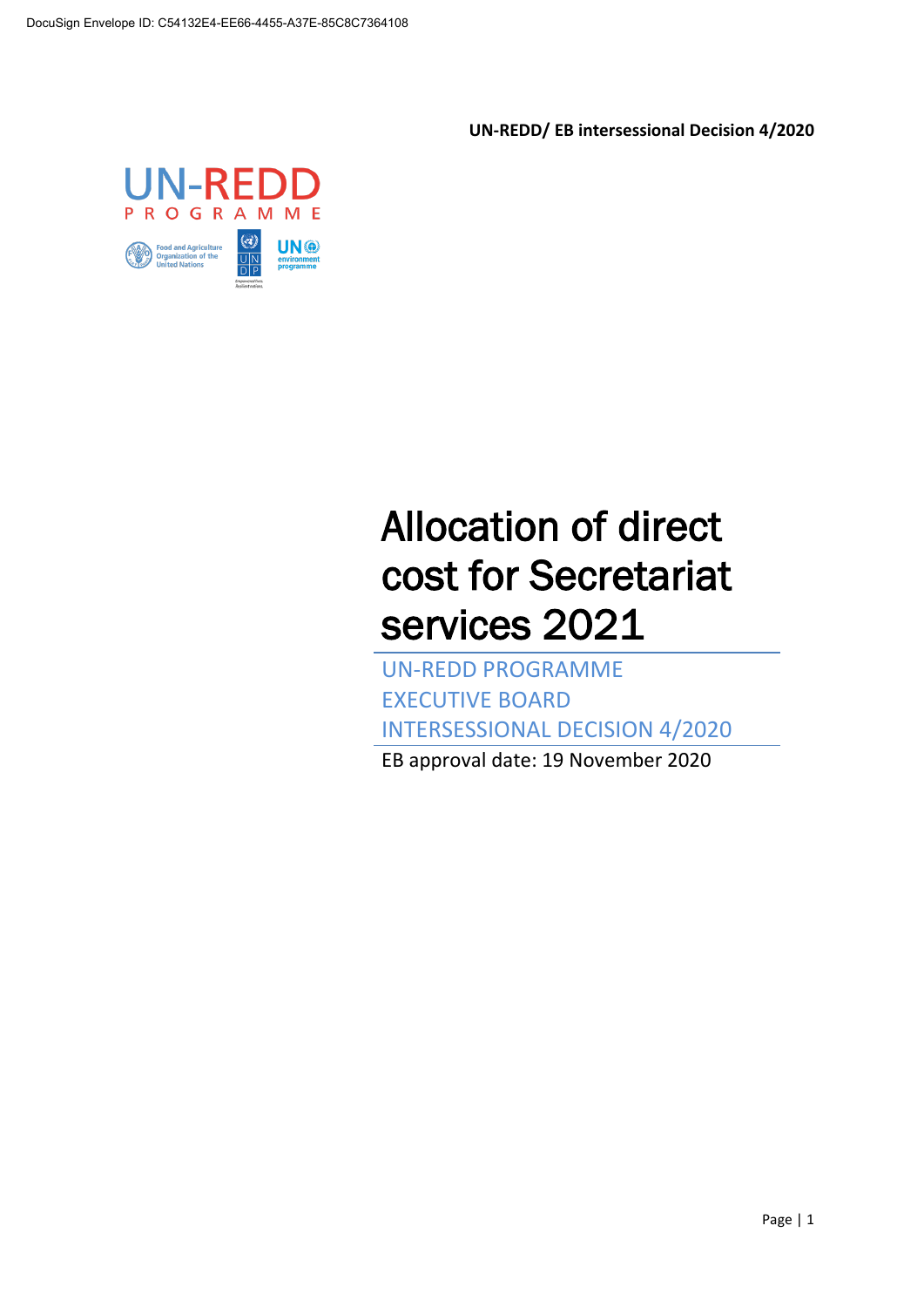| UN-REDD Programme Fund: \$1,171,396 (Budget for 2021) |  |
|-------------------------------------------------------|--|
| Other source:                                         |  |
| <b>Allocation to date:</b>                            |  |
| <b>Additional Allocation:</b>                         |  |
|                                                       |  |
| Total Direct Cost 2021: \$1,171,396                   |  |
| <b>Duration: January - December 2021</b>              |  |
| Total duration (in months): 12 months                 |  |

| <b>UN organizations</b>                                                                                                                                                                                                           |  |
|-----------------------------------------------------------------------------------------------------------------------------------------------------------------------------------------------------------------------------------|--|
| Name of Representative : Mette Loyche Wilkie<br>Director, Forestry Policy and Resources Division, Forestry<br>Department                                                                                                          |  |
| Signature                                                                                                                                                                                                                         |  |
| Name of Organization: Food and Agriculture Organization                                                                                                                                                                           |  |
| of the United Nations                                                                                                                                                                                                             |  |
| Date & Seal 13-Jan-2021                                                                                                                                                                                                           |  |
| Name of Representative: Pradeep Kurukulasuriya<br>Title: Director - Nature Climate and Energy<br>Executive Coordinator - Environmental Finance<br>Bureau for Policy and Programme Support (BPPS)/<br><b>Global Policy Network</b> |  |
|                                                                                                                                                                                                                                   |  |
| Name of Organization: United Nations Development                                                                                                                                                                                  |  |
| Programme                                                                                                                                                                                                                         |  |
| 12-Jan-2021<br>Date & Seal                                                                                                                                                                                                        |  |
| Name of Representative: Susan Gardner<br>Title: Director, Ecosystems Division                                                                                                                                                     |  |
| Signature                                                                                                                                                                                                                         |  |
| Name of Organization: United Nations Environment                                                                                                                                                                                  |  |
| Programme                                                                                                                                                                                                                         |  |
| Date& Seal<br>19 Jan 2021                                                                                                                                                                                                         |  |
|                                                                                                                                                                                                                                   |  |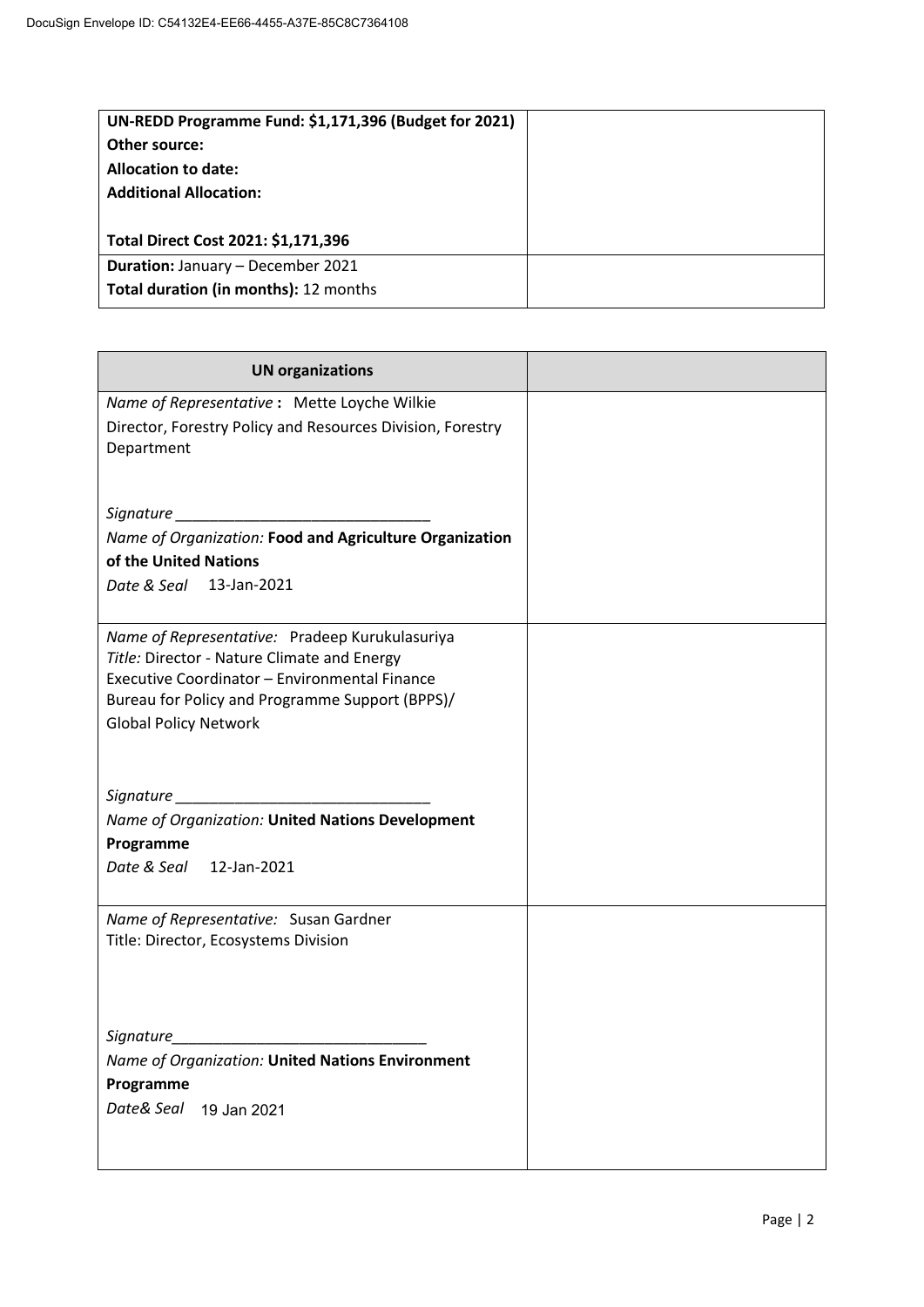### **UN-REDD Programme Secretariat**

In 2021, the Secretariat will perform its functions as described in its terms of reference. Overall, the Secretariat supports the UN-REDD governing bodies and the overall operations, strategic priorities, leads on resource mobilization; and organizes the programming and appraisal processes. The Secretariat acts as the central point of contact for UN-REDD and liaises with other REDD+ relevant initiatives and partnerships. The following are the five main functions to be performed in 2021, as in the TOR:

- 1. Support the UN-REDD governing bodies
- 2. Manage external relations
- 3. Carry out resource mobilisation for the corpus of the UN-REDD Programme
- 4. Manage monitoring, reporting and evaluation
- 5. Coordinate programming

## **The 2021 Budget**

The budget for 2021 covers the period January – December 2021. The budget is comprised of cost for three and a half staff positions, minimal consultancy, travel, hosting of Executive Board meetings and general operational cost. The under listed are the proposed personnel that will work in the Secretariat in 2021:

- 1) Head of Secretariat Overall coordination/oversight
- 2) Programme Officer Programme Support
- 3) Finance Officer Finance & Operational Support
- 4) Programme Associate (50%) Programme & Events
- 5) Consultancy support

|                                             | <b>Resource Allocation in USD</b> |             |             |              |
|---------------------------------------------|-----------------------------------|-------------|-------------|--------------|
| <b>UNDG Budget Categories</b>               | <b>FAO</b>                        | <b>UNDP</b> | <b>UNEP</b> | <b>Total</b> |
| Staff and other personnel costs             | 20,791                            | 278,116     | 653,161     | 952,068      |
| Travel (including EB)                       | 87,741                            |             | 14,700      | 102,441      |
| Contractual services                        | 4,122                             | 14,700      |             | 18,822       |
| General Operating and other Direct<br>Costs | 1,832                             |             | 19,600      | 21,432       |
| <b>Total cost</b>                           | 114,486                           | 292,816     | 687,461     | 1,094,763    |
| Indirect support costs (7%)                 | 8,014                             | 20,497      | 48,122      | 76,633       |
| <b>Grand total</b>                          | 122,500                           | 313,313     | 735,583     | 1,171,396    |

### **Table 1. Budget in USD**

\* Approximately 8.1% of 2021 estimated capitalization (see table 2)

## **Table 2 - Estimation of 2021 capitalization (in USD)**

| 2021 estimated capitalization                 | <b>Amount</b> |
|-----------------------------------------------|---------------|
| Technical Assistance for REDD+ implementation | 9,208,442     |
| TA Asia - Lower Mekong                        | 4,038,539     |
| TA Asia - Myanmar mangroves                   | 1,062,067     |
| Total                                         | 14,309,048    |